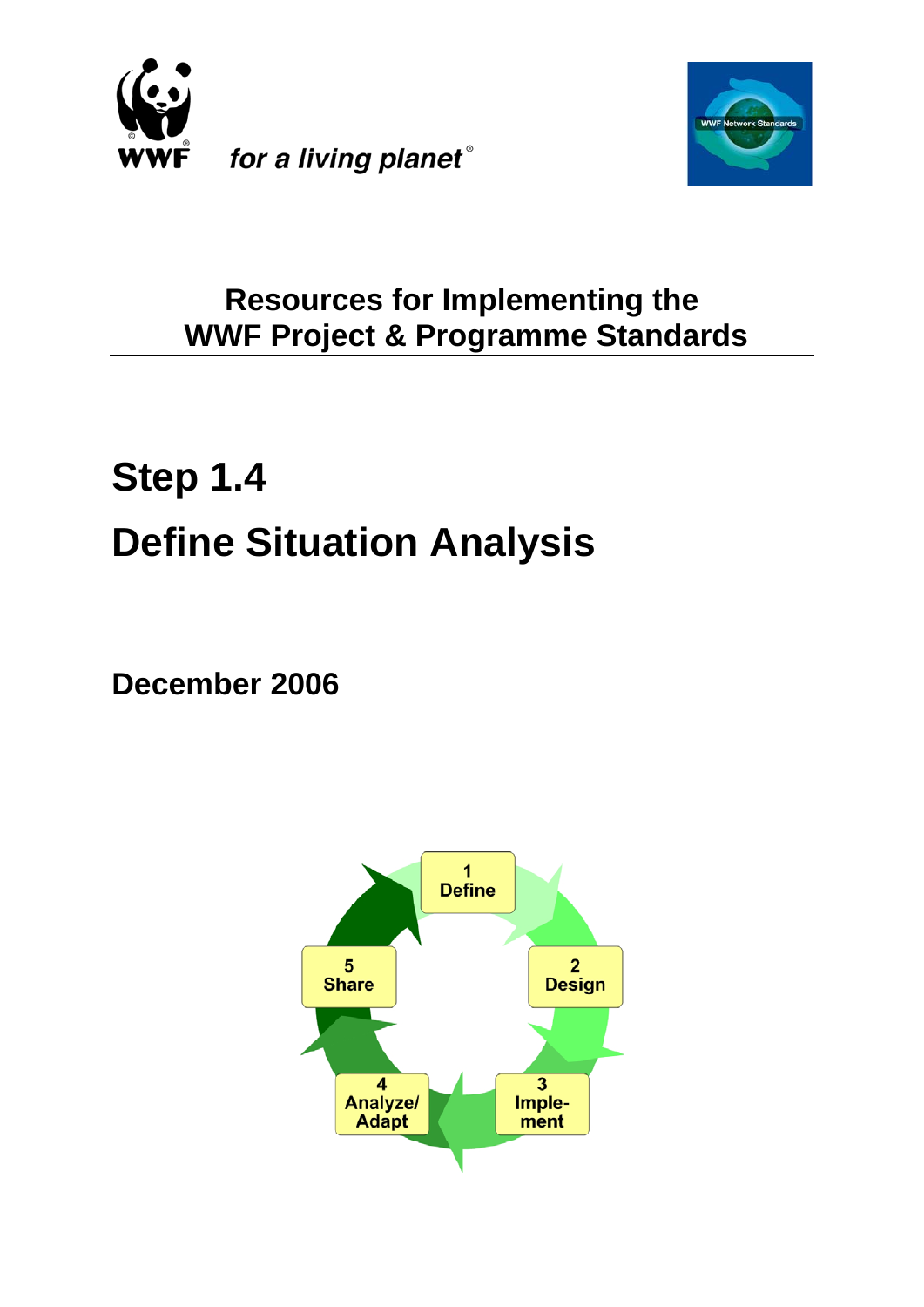



# **Step 1.4 Define Situation Analysis**

# **Contents**

This document is intended as a guidance resource to support the implementation of the *WWF Standards of Conservation Project and Programme Management.* Although each step in these *Standards* must be completed, the level of detail depends on the circumstances of individual projects and programmes. Accordingly, each team will have to decide whether and to what level of detail they want to apply the guidance in this document.

This document may change over time; the most recent version can be accessed at: http://assets.panda.org/downloads/1\_4\_situation\_analysis\_02\_19\_07.pdf

**Written by:** Foundations of Success and Dawn Montanye (MPO Washington) **Edited by:** Foundations of Success

Please address any comments to Sheila O'Connor (soconnor@wwfint.org).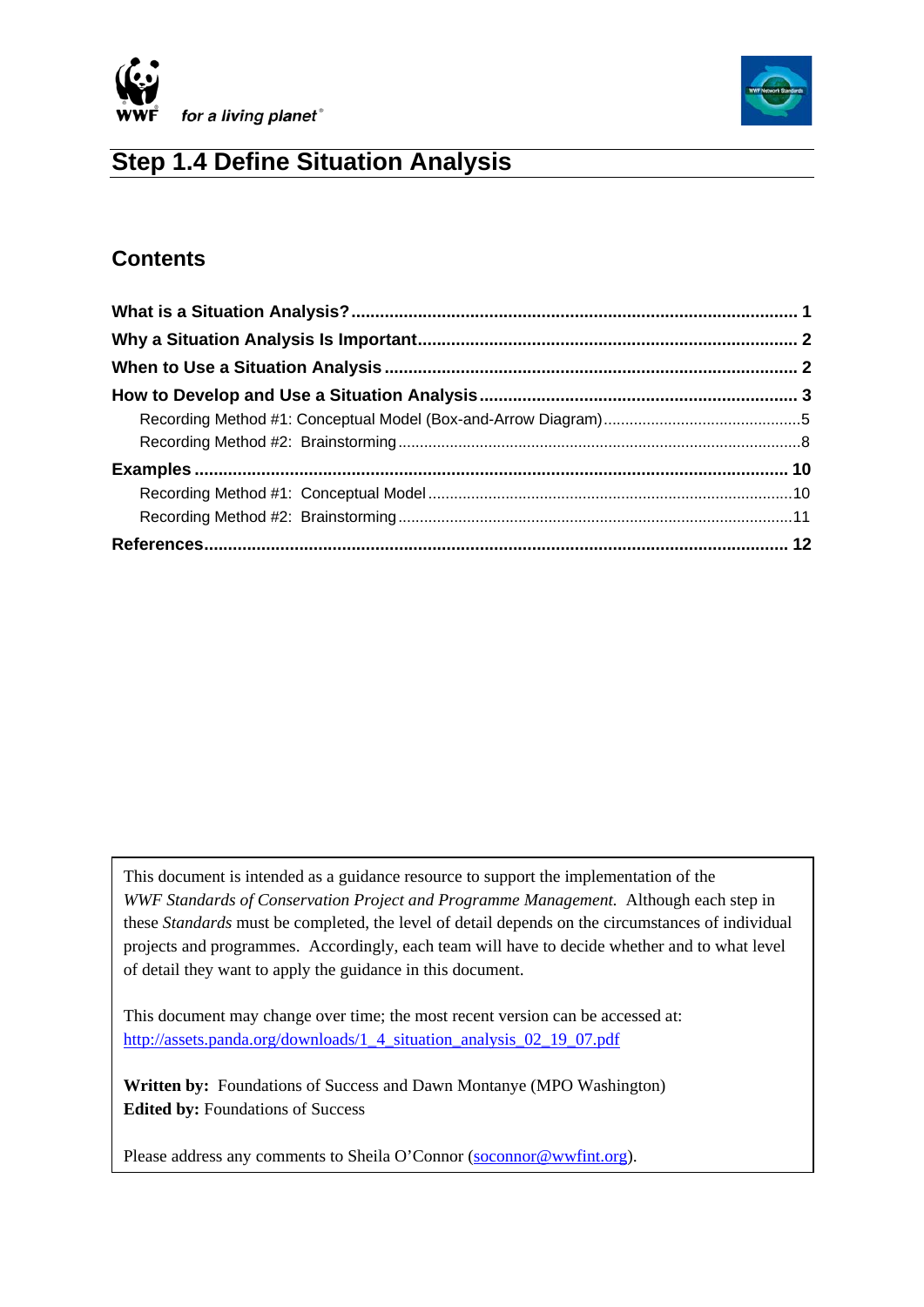# **Define: Situation Analysis**

# <span id="page-2-0"></span>**What is a Situation Analysis?**

Before you even begin to think about what you should do to protect biodiversity at your site, you need to have a clear understanding of what is happening there. A situation analysis is a process that will help you and your project team create together a common understanding of your project's context – including the biological environment and the social, economic, political, and institutional systems that affect the biodiversity targets you want to conserve. This practice is one that is sometimes overlooked in conservation projects, yet it is one of the most important steps to consider. By understanding the biological and human context, you will have a better chance of developing appropriate goals and objectives and designing activities that will help you achieve them. The challenge here is to make your logic explicit without spending too much time trying to develop a perfect model of reality.

A situation analysis involves an analysis of the key factors affecting your targets including direct threats, indirect threats, opportunities, and enabling conditions. Each factor can typically be linked to one or more stakeholders - those individuals, groups, or institutions that have an interest in or will be affected by your project's activities.

The situation analysis often involves linking local, national, and global levels. This means understanding the conditions at the local level and then the economic and institutional changes made at national and international levels by government and the private sector that affect those local conditions. At a local scale, it explores such issues as livelihood needs and concerns of local people and institutions. At a national or international level, we analyze the relationship of local issues with such major drivers as national debt, trade policies, government or private investments, and poverty reduction strategies.

Analyzing such relationships and their impacts on biodiversity requires expertise from different disciplines including social sciences, policy, economics and the natural sciences. Key information gaps and associated questions should be identified as part of this process. Understanding these relationships and their impacts at each level leads to the development of *vertically integrated* strategies and activities that link broad policies and local practices and, therefore, have wider – even global – impacts (Box 1).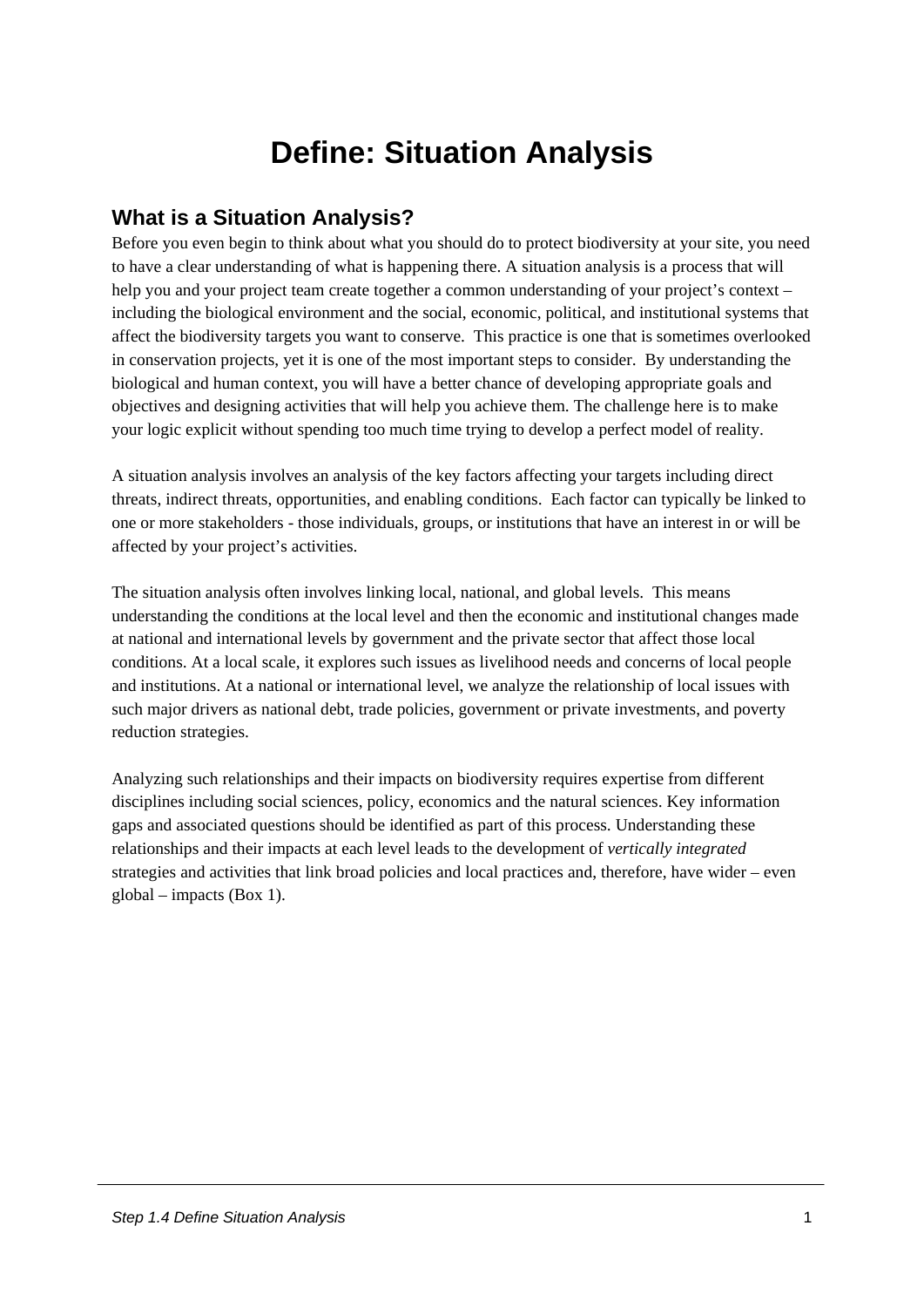#### <span id="page-3-0"></span>**Box 1. Vertical Integration: from Local to Global Conservation**

A situation analysis should include attention to what is happening at the local, subnational, national, and international levels. The interactions across these four levels are complex and are shaped by diverse, powerful, and sometimes competing influences. Understanding and leveraging changes across these levels is critical for achieving WWF conservation goals. Below are some of the dynamics that need to be addressed at each of these levels.

**Local Level:** Issues and potential strategies at the local level are often the most visible. It is comparatively easy to see how land, water, fisheries, and forests are being used at the local level and to identify which individuals and companies are using those resources.

**Subnational Level:** This level refers to institutions and policies that lie between the local and national levels, such as states, districts, or provinces. At times, subnational institutions are transmission mechanisms passing down higher-level policies or funding. Depending on the country and circumstances, these "meso-level" institutions (which can include district or provincial government offices or regional offices of ministries and government agencies) exert considerable autonomy in decision making.

**National Level:** The national level refers to the policies, development strategies, government funding, and other institutional arrangements at the national level that shape opportunities and impose constraints on communities and local actors. National policies are complemented, at times, by policies and strategies promoted by international institutions and private corporate interests at the national and international levels.

**International Level:** Often major changes at the local or national level are influenced by policies, actions, or decisions by international markets, institutions, and enterprises. Decisions by international companies or banks directly influence local resource practices such as logging, dam and road development, and mining. In addition, national and international policies on privatization, fiscal reform, market liberalization, trade policies, decentralization, political reform, and changing natural resource tenure have altered the way businesses access resources or influence rural development and natural resource management.

# **Why a Situation Analysis Is Important**

Without a clear understanding of what is happening at your site, it is nearly impossible to develop goals, objectives and activities that make sense for your site's conditions. In addition, often project teams *think* they have a shared understanding of their project's context and the main threats and opportunities present. In going through a formal process to document underlying assumptions about the project's context, however, project teams often find they have somewhat different perceptions of the same situation. For example, biologists tend to focus on the site's biological aspects , whereas development organizations tend to focus on the socioeconomic factors. A situation analysis helps all project team members come to a common understanding of your site's context, its critical threats, underlying factors (indirect threats and opportunities), trade offs, and incentives you should consider in your project planning.

# **When to Use a Situation Analysis**

A situation analysis should be one of the first steps your project team undertakes. It is the main undertaking in Step 1.4 of the WWF Standards, but it is something you will use throughout the life of your project. In particular, your situation analysis is an essential first step in developing and implementing your action, monitoring, and operational plans.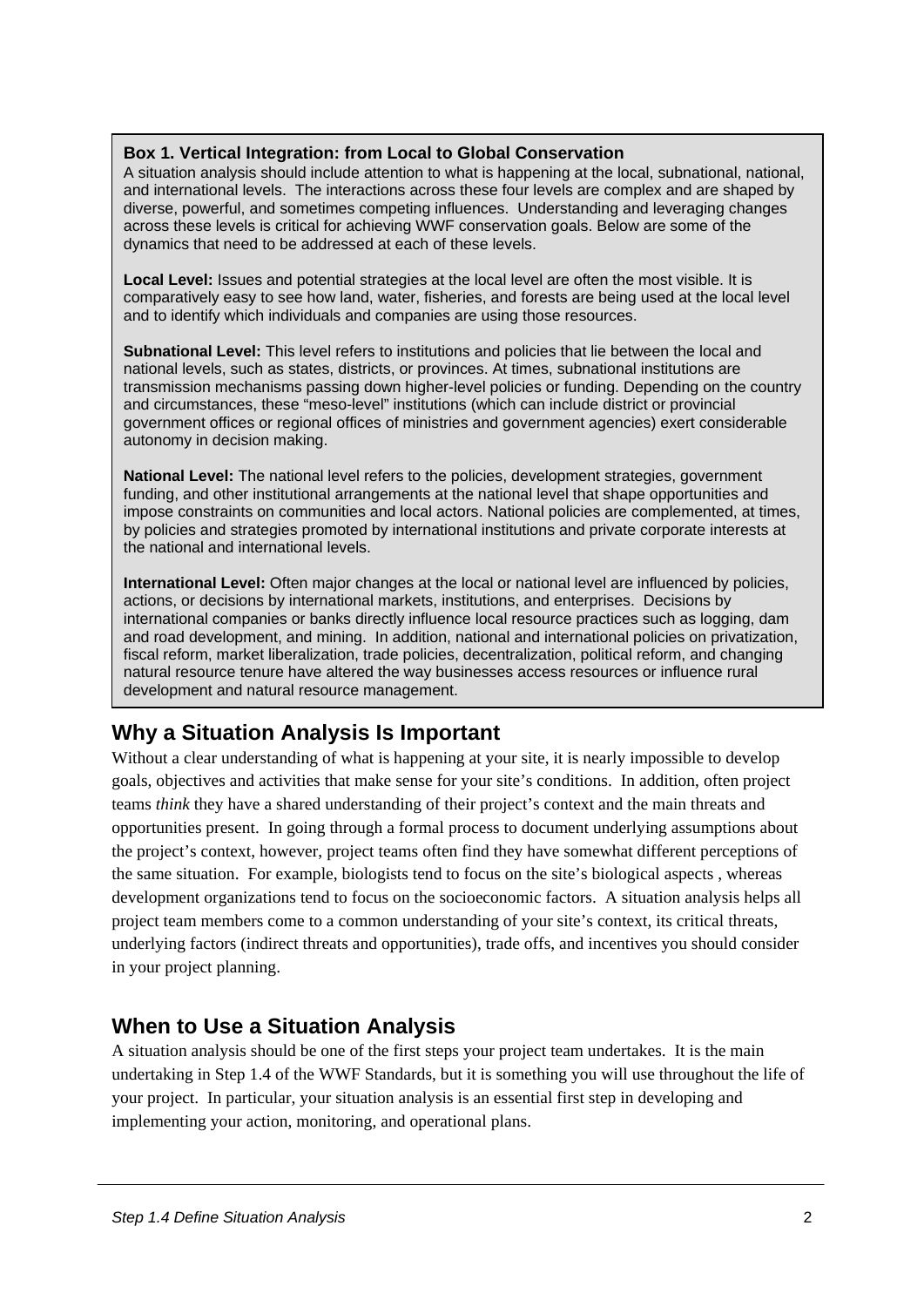#### <span id="page-4-0"></span>**Box 2. The Relationship between a Situation Analysis and a Stakeholder Analysis**

Numerous publications and guides talk about the importance of doing situation and/or stakeholder analyses and offer methods and tools for doing them. But, you may be asking yourself whether there is a difference between these and a need to do both. In actuality, these are two different but related processes.

- **1) Situation Analysis** An analysis of the factors (direct threats, underlying causes, and opportunities) affecting your conservation targets at your project site. This is essentially an analysis of the context, independent of the specific stakeholders. This analysis can show the situation both:
	- a) Before your project begins
	- b) While your project is choosing which specific strategies to implement
- **2) Stakeholder Analysis** An analysis of the people and organizations who will be influenced by, have an impact on, or will help implement conservation actions at your project site. This analysis should address the following questions:
	- a) Who should participate in your project team?
	- b) Who are the key actors that potentially influence and/or have a stake in what happens to biodiversity at your project site and thus need to be considered in your situation analysis? (note that this part of a stakeholder analysis overlaps with a situation analysis)
	- c) Who are the key actors that can potentially influence whether any strategy you plan to undertake will be effective, either by helping you or by potentially blocking that strategy?
	- d) Who are the partners who will carry out part or eventually all of the project activities, and who might be essential for achieving long term sustainability?
	- e) What are the motivations of each of these stakeholder groups and what incentives (for example, creating a win-win situation) are needed to engage them in the conservation process?
	- f) Who are the key audiences for the results of your project (this is also known as an "audience analysis")?

# **How to Develop and Use a Situation Analysis**

Carrying out a situation analysis means integrating perspectives from social sciences, policy, economics and the natural sciences; it also requires looking at issues at a range of levels, from local through to subnational, national and international.

As part of your analysis of the situation, you should describe the relationships among targets, direct threats, indirect threats, opportunities, and associated stakeholders. The description of interrelated factors can be in text form or in a diagrammatic illustration of these relationships, or both. Either way, a good situation analysis shows quite clearly the context in which your project will take place and illustrates the cause-and-effect relationships that you and your team assume exist within the project area. In other words, the analysis helps articulate the core assumptions inherent in your project and communicate the intentions and expected impacts of your actions to other people outside of your project. The following box provides an example of how one WWF team in China developed and used their situation analysis. This example demonstrates the kind of detail that emerges from exploring the local, subnational and national issues leading to, in this case, forest degradation. This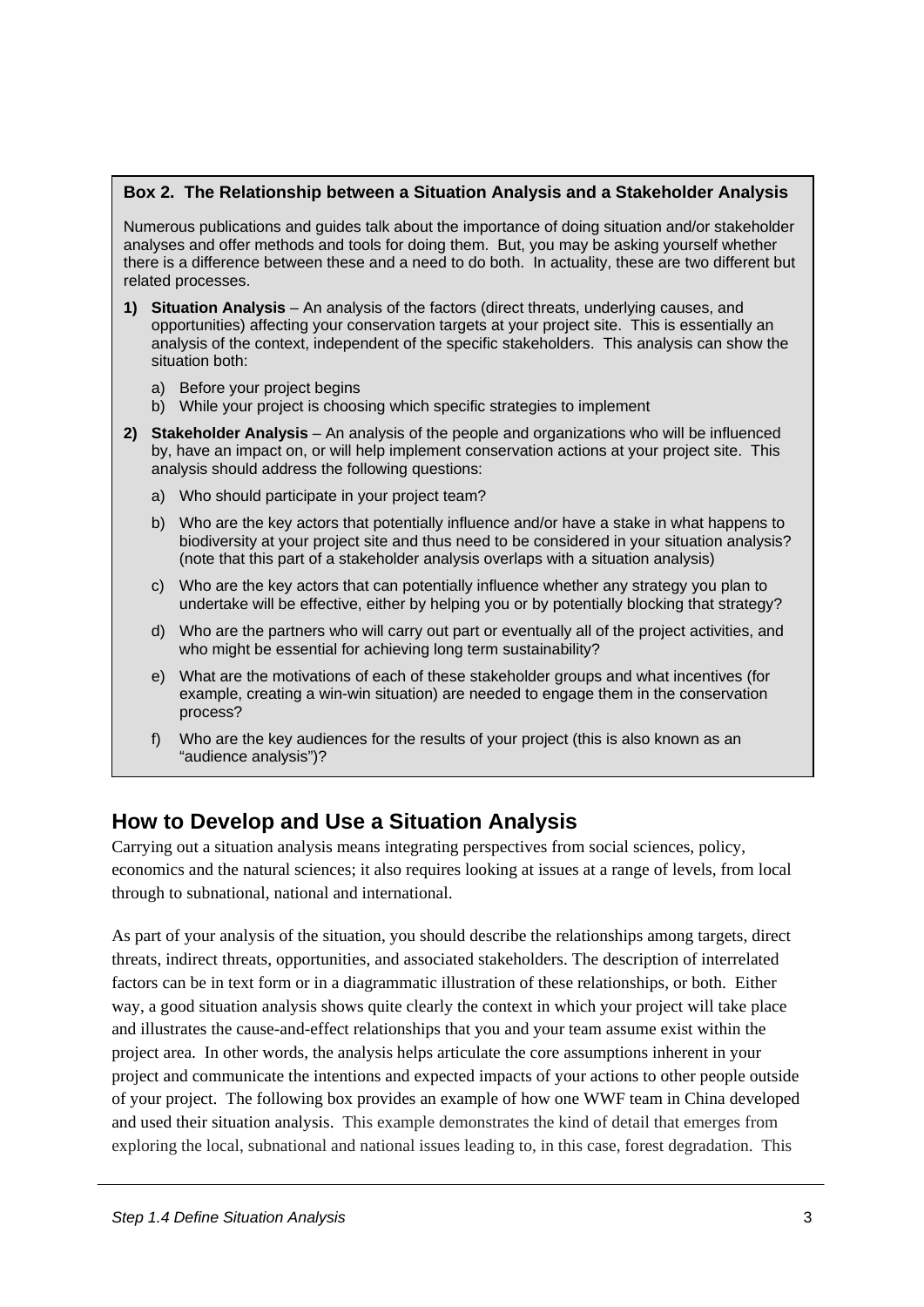type of situation analysis allowed for the development of activities at these three levels in the type of vertical integration discussed throughout the Standards.

#### **Box 3. How a WWF Team in China Used a Situation Analysis to Inform Their Work**

Isolated in the mountainous northwest corner of China's Yunnan province, the WWF project area is an extremely rugged and diverse area that comprises part of the temperate forests ecosystem of Southwest China. Baimaxueshan Nature Reserve, expanded in the year 2000 to cover one-third of the county, protects a biologically rich sample of mountain forests and river systems with thousands of endemic plant and animal species. Socioeconomically, the area is poor and sparsely populated. After a 1998 countrywide logging ban, cash flows withered dramatically, and a three-fold increase in the size of the nature reserve placed many of the county forests off limits to the local population. Based on conventional assumptions about resource use and management, authorities tend to consider local people as one of the greatest threats to the forest and its wildlife. Reserve laws and related regulations were therefore often targeted to limit the access rights of local people. Conflict between villagers and local government agencies increased.

Research with local authorities helped to established contacts with provincial managers of appropriate ministries and government agencies. Interviews carried out with a range of managers provided much needed information about the responsibilities and limits of provincial managers and how they transmit national policy to local levels. Perhaps the most significant outcome was the researchers' understanding of the limits that were placed on district and county officials, as well as on managers of the forest reserve, in terms of being able to experiment with new forest management relations and altering relations with local communities. This information allowed the researchers to chart the path that needed to be followed to propose and implement new forest management regimes at the local level. At the national levels researchers worked with members in the State Forestry Administration, the State Environmental Protection Administration and the Poverty Alleviation Office of the State Council, which provided up-to-date inside thoughts on policy directions. Individuals from these offices made up a National Advisory Committee to the project.

WWF China chose to promote community forest co-management as a key activity. WWF-China worked with forest reserve managers and more than 30 communities to provide community comanagement training and establish small businesses inside the Baimaxueshan Forest Reserve. After a lengthy application process, the Baimaxueshan Nature Reserve Bureau established a new department in charge of research and project implementation related to community development. Now, community- based resource management issues are formally considered as one of the main areas of work within the official management system, paving the way for improved sustainable forest management and reduced conflict.

The national advisory group provided the critical link to replicating the positive local experiences and creating a policy dialogue at the highest levels of government. As project results emerged from local and district levels, the Advisory Group's influential members became enthusiastic advocates for policy and institutional reforms in various government agencies. The project also provided forums and facilitated dialogue among the Chinese government, other Chinese organizations, and international experts to raise awareness and exchange experiences, including focusing on the prospects for national legislation that recognizes community rights.

In this document, we present two distinct but closely related processes  $-1$ ) undertaking a situation analysis and 2) organizing and communicating the information about your site (in a conceptual model or textual description). Project teams will often sketch out an initial idea of what is happening at their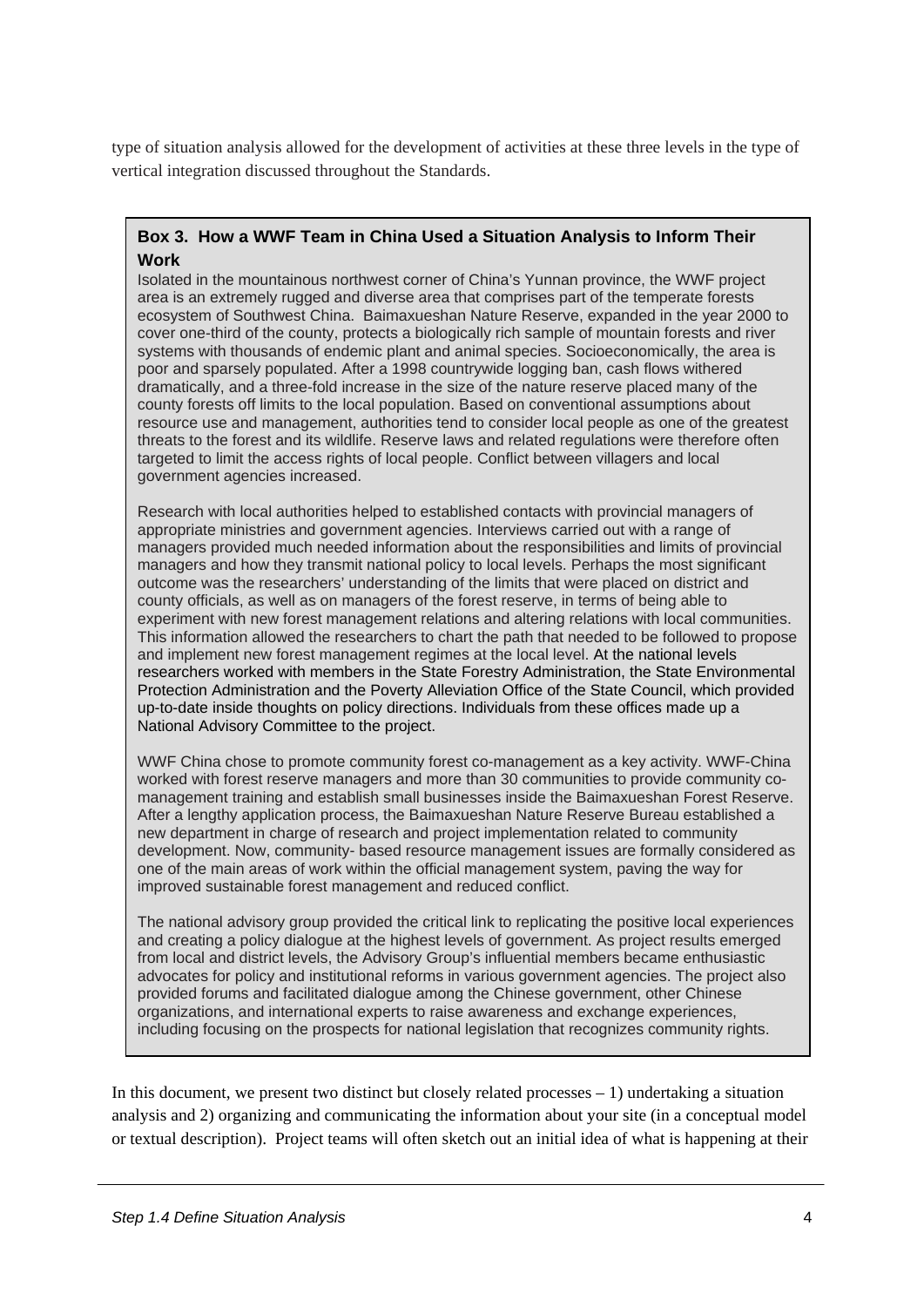<span id="page-6-0"></span>site, perhaps using a conceptual model to present this information. They can then use the conceptual model to help them identify information needs and gaps and frame their situation analysis. The situation analysis will be a more in-depth process to collect data on issues such as land use, land tenure, employment rates, national and international policies, and market forces. Data collection will likely involve a variety of both qualitative and quantitative methods and will likely take place on local, national and international levels. Several months may be needed to refine your situation analysis and answer specific questions raised in your draft analysis.

Results from a situation analysis can help teams revise and improve their initial conceptual model. The conceptual model, thus, provides a way to guide the situation analysis, identify gaps, organize data, and consolidate stakeholder knowledge of the site. The situation analysis itself will help you develop a more refined conceptual model. Even as teams move into later planning steps or the implementation phase though, they may find they need to revisit their conceptual model based on new findings. This back-and-forth is characteristic of the adaptive management process.

In your situation analysis, you will need to consider perspectives from the multiple, key stakeholders identified in your stakeholder analysis (click here for [basic guidance on Stakeholder Analysis](http://assets.panda.org/downloads/1_1_stakeholder_analysis_11_01_05.pdf)). These could include affected communities, government managers, policy makers, economic decision makers, business leaders and international development agencies. Engaging with these stakeholders will help you clarify how events, policies, and/or institutional structures at various scales affect the factors that you have identified in your draft situation analysis.

A situation analysis involves doing on-the-ground research, colleting primary and/or secondary data, and consulting with stakeholders to develop a well-grounded understanding of your site. Two helpful methods to support and communicate information from a situation analysis are conceptual modelling and brainstorming. Your team should feel free to modify or adapt these methods as you see fit – or to substitute other methods that you find more useful.

## *Recording Method #1: Conceptual Model (Box-and-Arrow Diagram)*

Conceptual modelling is an information recording method that involves using boxes and arrows to represent factors and the links between them (for more complete guidance on this method, see [basic](http://assets.panda.org/downloads/1_4_conceptual_model_11_08_05.pdf)  [guidance on conceptual models](http://assets.panda.org/downloads/1_4_conceptual_model_11_08_05.pdf)).

- 1) If you are just starting your situation analysis, conduct a quick information search in preparation for a team meeting. Relevant background information may include maps of the area, research reports and government plans relevant to the project, and an examination of relevant national policies and political processes.
- 2) Assemble your project team. Plan to spend at least a few hours together ideally an entire day. The project team can be limited to internal staff but ideally will include external experts who can expand the base of information to include areas that are not areas of expertise for staff, but are relevant to the conservation issue.
- 3) Put the scope of your project area on a card and put it at the far right-hand side or the top centre of your workspace (e.g., large flip chart sheets taped together, a white board or a chalk board).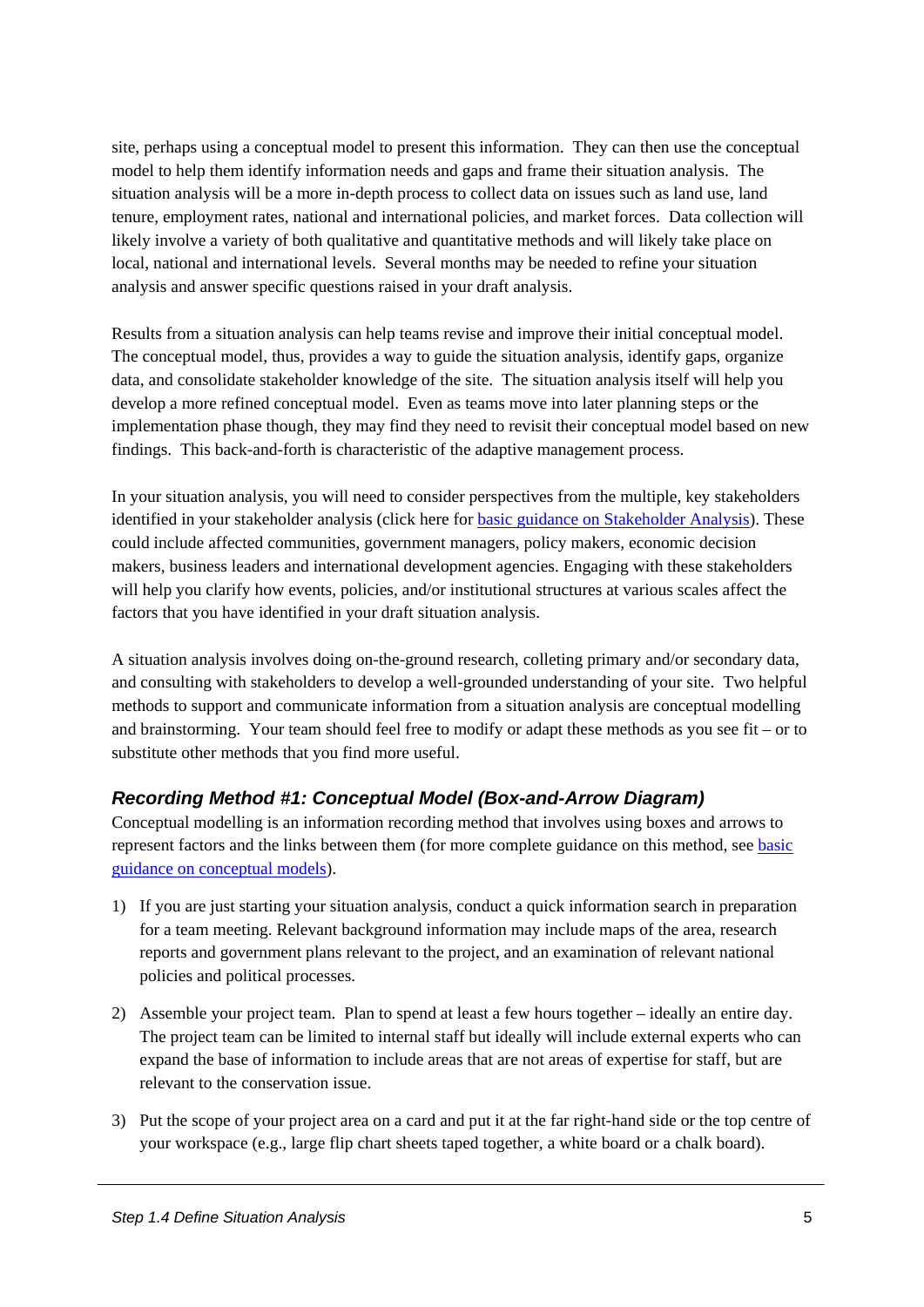- 4) Put each of your biodiversity targets on a card and arrange them near the project scope card (see Box 3). If relevant, you should show relationships between different targets (e.g., upland forest affecting downstream wetlands).
- 5) Identify one of the most important direct threats to your targets and write it on a card (you may wish to use a different colour than the one used for your biodiversity targets). A direct threat is a human action that immediately degrades one or more biodiversity targets. For example, "logging" or "fishing." Put this card on your workspace and use arrows to connect it to the biodiversity targets that it directly affects. Repeat this process for the other main threats at your site – do not try to include every single threat though; just focus on the main ones.

#### **Box 4. Main Components of a Conceptual Model**

Some terminology we use in developing conceptual models:

**Scope:** Definition of the broad parameters or rough boundaries (geographic or thematic) for where or on what a project will focus (e.g., La Amistad International Park and its buffer zone; Asian rhinos and elephants)

**Biodiversity Target:** An element of biodiversity at a project site, which can be a species, habitat/ecological system, or ecological process on which that a project has chosen to focus (e.g., river turtles, high value wetlands, montane forest).

**Direct Threat:** A human action that immediately degrades one or more biodiversity targets. For example, "logging" or "fishing."

**Factor:** A generic term for targets, direct and indirect threats, and opportunities. It is often advantageous to use this generic term since many factors – for example tourism – could be both a threat and an opportunity.

The following generic conceptual model illustrates the relationship of these terms:



6) Identify the most critical threats via a threat rating method. Rate each threat on criteria such as scope, severity, and irreversibility and then combine the individual ratings to produce an overall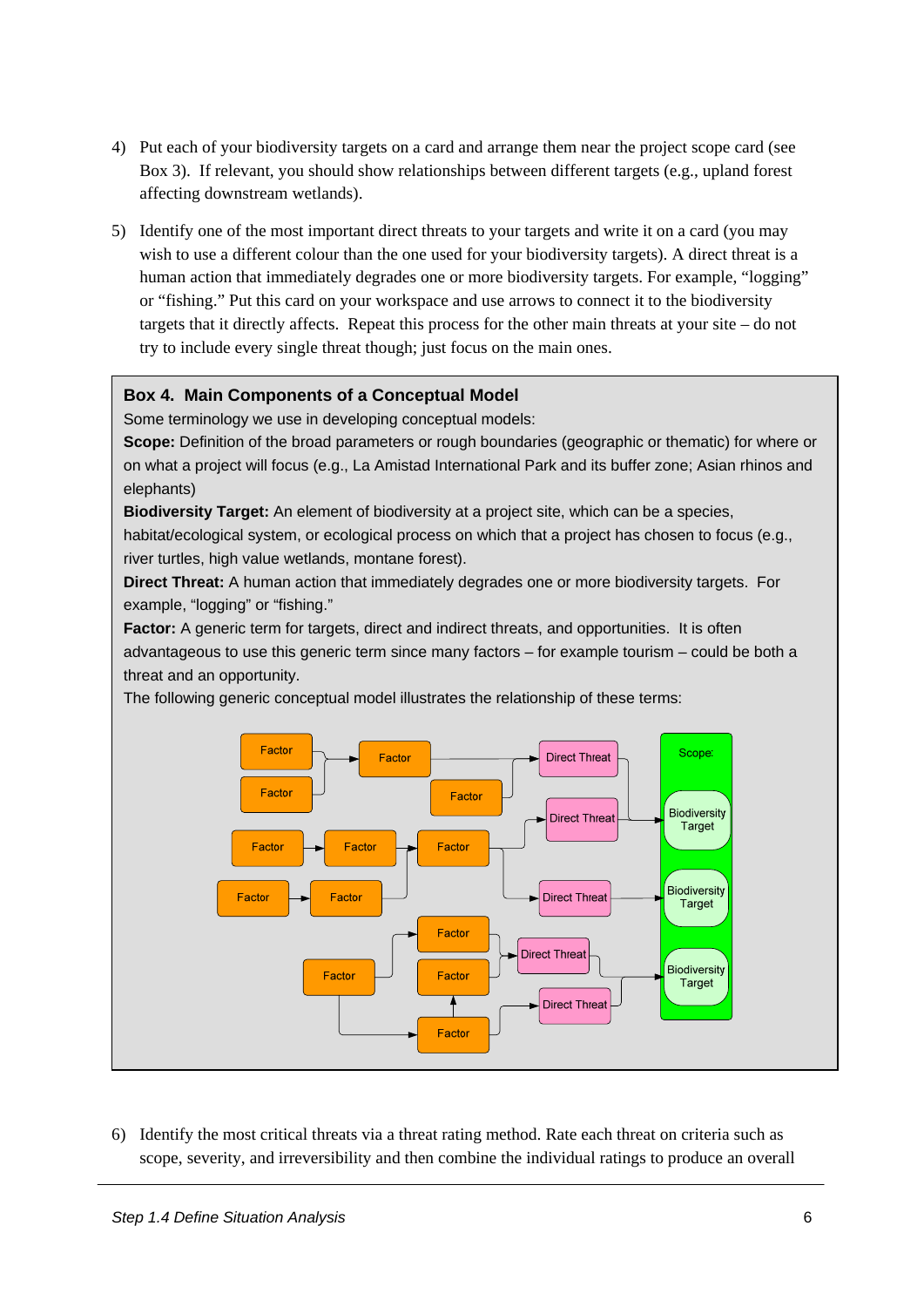[rating of the threat for each target and the project as a whole \(click here for basic guidance on](http://assets.panda.org/downloads/1_4_threat_ranking___july_13__2007.pdf)  threat ranking).

- 7) For each direct threat, but focusing especially on the highest ranked direct threats, work with your team to brainstorm additional factors (indirect threats and/or opportunities as well as enabling conditions) that lie behind the direct threat. Indirect threats are often related to demographic change; inequality and poverty; public policies, markets, and politics; macroeconomic policies and structures; social change; and development biases. These factors can often be favorable and, therefore, present themselves as opportunities. Opportunities may also include conditions, attitudes, and values that will support conservation action. When you are ready to develop your strategies, you will need to take a closer look at all of these factors to determine where you should intervene. (Note: Sometimes teams will first build their conceptual model and then rate their direct threats. Both approaches are fine – your team should do what works best for your circumstances.)
- 8) For each factor, you may also want to list the relevant actor/stakeholder who is responsible for the factor and/or the motivation for their action (on the front or back of each card). Put each factor on a card, put each card on your workspace, and then show the relationship to other cards.
- 9) As you work, you may have to rearrange, add, delete, or combine cards. Try not to get stuck on any one section of the model. Instead, work to create an overarching picture of the situation. If there are uncertainties, you can note them using question marks and try to reconcile them later through further inquiry.
- 10) You may wish to add additional threats and the factors behind them. You may also show the stresses between a threat and biodiversity target if necessary to show the logic connecting a threat to a biodiversity target. Stresses describe the biophysical impact of the threat on the biodiversity target. Examples of stresses include sedimentation, forest fragmentation, and low breeding success. These are all biophysical impacts resulting from a human activity on a biodiversity target. For example, sedimentation (stress) is caused by clearing for agriculture (direct threat) and negatively impacts rivers and streams (biodiversity target).
- 11) At the end of the meeting, capture what you have done in a small sketch or using a computer flow-chart program (e.g. MS Visio or the drawing feature of MS Word). You may also want to develop brief text paragraphs describing each part of the model. These will provide detail that will be useful to describing your model to others who did not participate, as well as for formally documenting group discussions and decisions.
- 12) As discussed above, the process of developing a conceptual model is highly iterative. As part of that iterative process, you should discuss with your group your confidence level in the different portions of the model and which stakeholders or other experts you might need to consult or engage to revise different sections of your model. Make assignments as necessary and reconvene with your team to collectively agree on modifications to your model.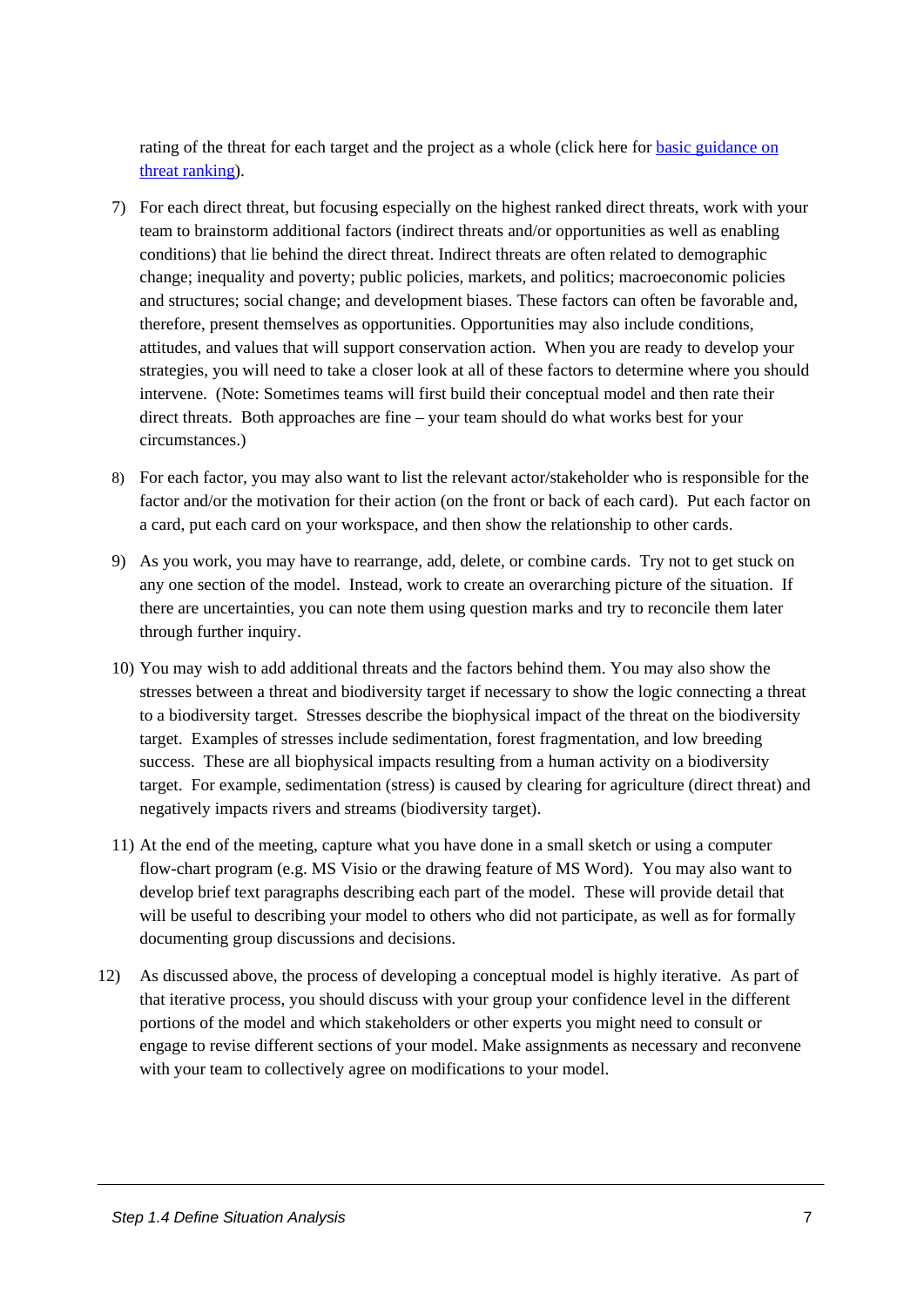## <span id="page-9-0"></span>*Recording Method #2: Brainstorming*

This information recording method involves making lists of factors and using narrative text to describe them and their links to other factors and your biodiversity targets.

- 1) If you are just starting your situation analysis, conduct a quick information search in preparation for a team meeting. Relevant background information may include maps of the area, research reports and government plans relevant to the project, and an examination of relevant national policies and political processes.
- 2) Assemble your project team. Plan to spend at least a few hours together ideally an entire day. The project team can be limited to internal staff but ideally will include external experts who can expand the base of information to include areas that are not areas of expertise for staff, but are relevant to the conservation issue.
- 3) If you have not already done so, agree upon and write down the scope of your project and your biodiversity targets.
- 4) Identify one of the most important direct threats to your biodiversity targets. Write down the biodiversity target(s) that this threat affects. A direct threat is a human action that immediately degrades one or more biodiversity targets. For example, "logging" or "fishing."
- 5) Identify the most critical threats via a threat rating method. Rate each threat on criteria such as scope, severity, and irreversibility and then combine the individual ratings to produce an overall rating of the threat for each target and the project as a whole (click here for [basic guidance on](http://assets.panda.org/downloads/1_4_threat_ranking___july_13__2007.pdf)  [threat ranking](http://assets.panda.org/downloads/1_4_threat_ranking___july_13__2007.pdf)).
- 6) Work with your team to brainstorm additional factors (indirect threats and/or opportunities) that lie behind the direct threat. Indirect threats are often related to demographic change; inequality and poverty; public policies, markets, and politics; macroeconomic policies and structures; social change; and development biases. Positive aspects to these conditions can often present themselves as opportunities. (Note: Sometimes teams will first build their conceptual model and then rate their direct threats. Both approaches are fine – your team should do what works best for your circumstances.)
- 7) For each factor, you may also want to list the relevant actor/stakeholder who is responsible for the factor and/or the motivation for their action.
- 8) Repeat the process for your other major direct threats. Try not to get stuck too long on any one factor – if there are uncertainties, you can just note them for further inquiry.
- 9) At the end of the meeting, ensure that one or two persons are assigned to take each direct threat and associated factors and write a text paragraph or two describing the relationship among the factors, threats, and biodiversity targets.
- 10) As discussed above, the process of developing a conceptual model is highly iterative. As part of that iterative process, you should discuss with your group your confidence level in the different portions of your analysis and which stakeholders or other experts you might need to consult to vet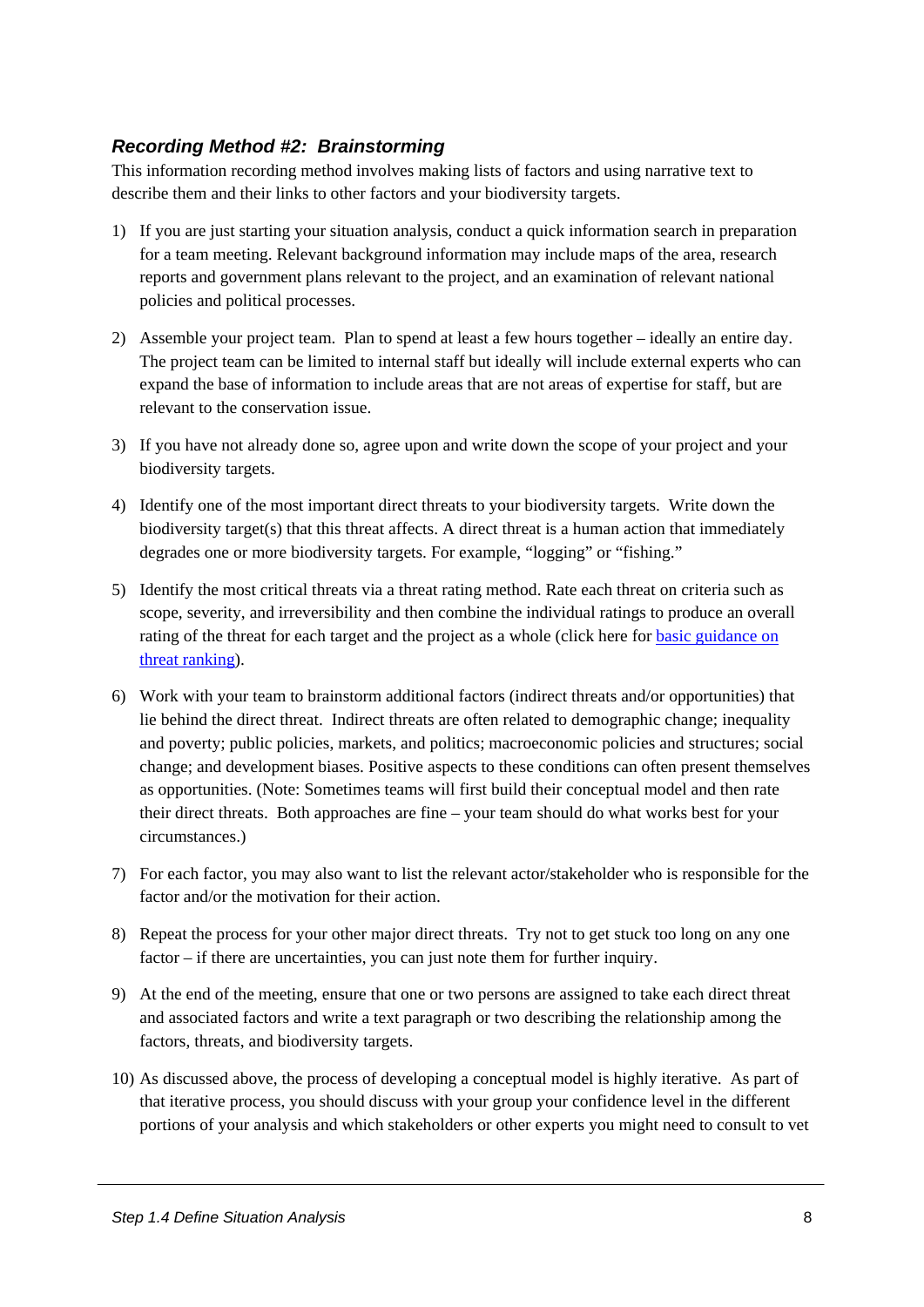#### **Box 4. Sample Questions to Identify Indirect Threats and Opportunities**

inidal team meeting or during the analysis. Not all questions will be relevant to the situation you<br>exploring, and there may be other questions not listed here that are relevant to your analysis. collectively agree on modifications to your model. These questions can be used to guide the identification and description of indirect threats and opportunities that are detailed in your conceptual model and situation analysis. The questions can be used during the initial team meeting or during the analysis. Not all questions will be relevant to the situation you are

#### *Demographic Change*

- What patterns of demographic change are occurring?
- Is population growth associated with changing production patterns?
- Is population growth altering resource tenure patterns?
- What social, political, and economic changes are being driven by demographic change?

#### *Inequality and Poverty*

- What are the features of the local natural environment and the key environmental issues affecting the welfare and livelihoods of local groups and individuals?
- What are the principal dynamics of local poverty-environment relations, and what are the main drivers of those relations?
- Is poverty preventing desired investments in conservation?
- Do tenure arrangements favor large and/or commercial producers?
- Is expansion of commercial production displacing populations?
- Are practices of wealthy landholders contributing to biodiversity loss?

#### *Public Policies, Markets, and Politics*

- What are the principal institutions and social relations at the subnational, national, and international levels that influence local development dynamics?
- How do national institutional arrangements create conditions and opportunities whereby the local poor can improve their livelihoods and manage their surrounding environment?
- Who has the power to shape policies and markets?
- Who is benefiting from policies and markets?
- Are any costs imposed on the consumption or degradation of natural resources? Who bears these costs?
- Whose access to "cheap" resources is favored?
- What values of biodiversity and natural ecosystems are ignored by markets?
- Does government policy favor increased exploitation and/or commercial production? Where are funds for development concentrated?

#### *Macroeconomic Policies and Structures*

- What are the main economic and development policies that currently influence the development options and opportunities of local actors, and how are those policies transmitted to the local level?
- Have economic policy changes altered resource use patterns?
- What is the relation of production patterns to national and international demand and investment?
- What are the positions of small- and large-scale producers in markets?
- What forms of natural resource use do policies on trade and investment favor?

#### *Social Change and Development Biases*

- Does government policy favor frontier expansion and resource transformation?
- Do rural people see alternatives to current land use?
- What is happening to traditional social and cultural mechanisms for regulating resource use? Has social change promoted the breakdown of traditional resource use and consumption patterns?
- What social or cultural pressures are contributing to changing patterns of resource use?
- What social or cultural changes are promoting acceptance of new resource uses?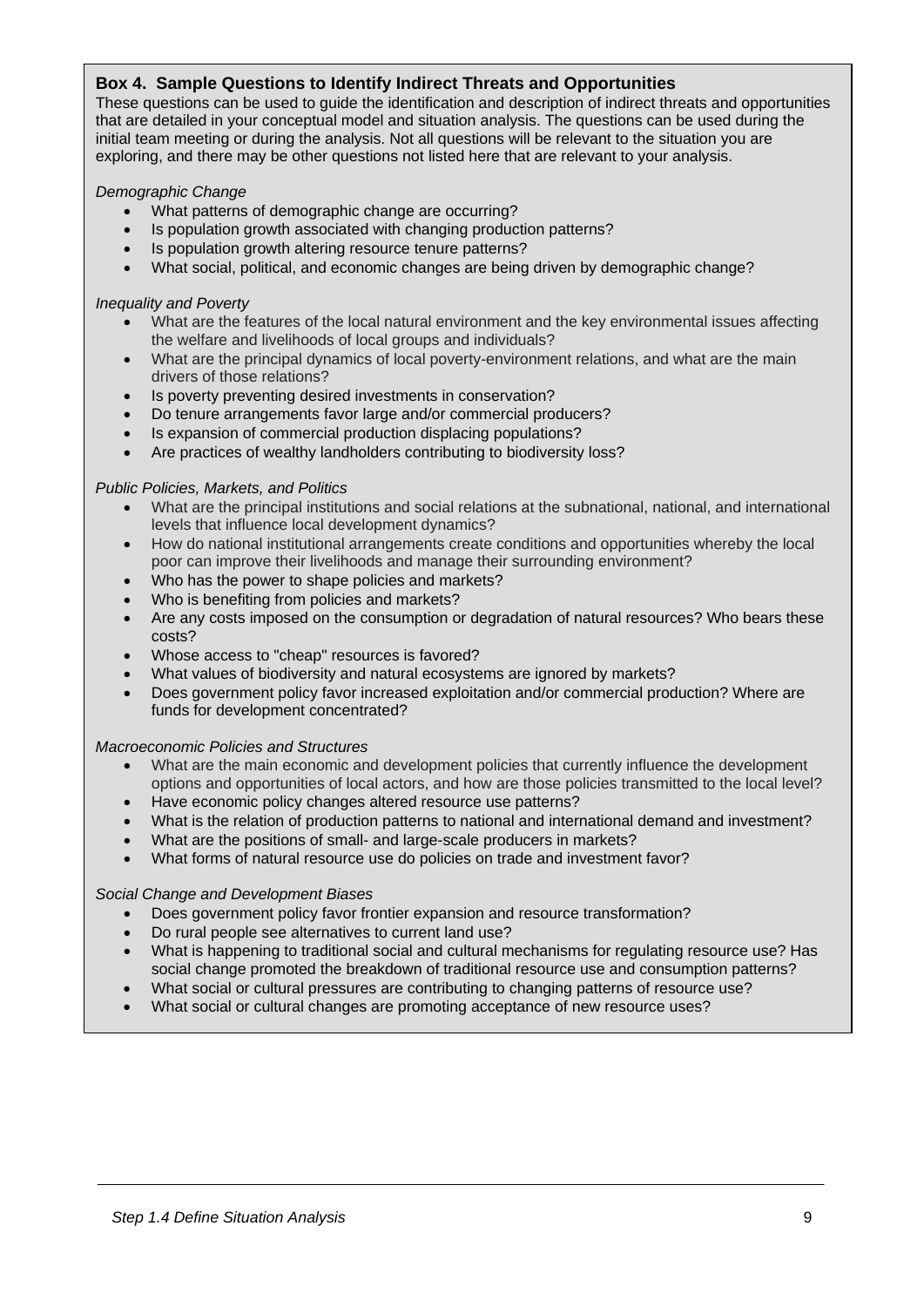# <span id="page-11-0"></span>**Examples**

## *Recording Method #1: Conceptual Model*

Below is an example of a real-world conceptual model, adapted from a model developed by a WWF project team. This project was site-based and had several conservation targets. For an example of a species-based conceptual model, please see [basic guidance on conceptual models](http://assets.panda.org/downloads/1_4_conceptual_model_11_08_05.pdf).

<span id="page-11-1"></span>

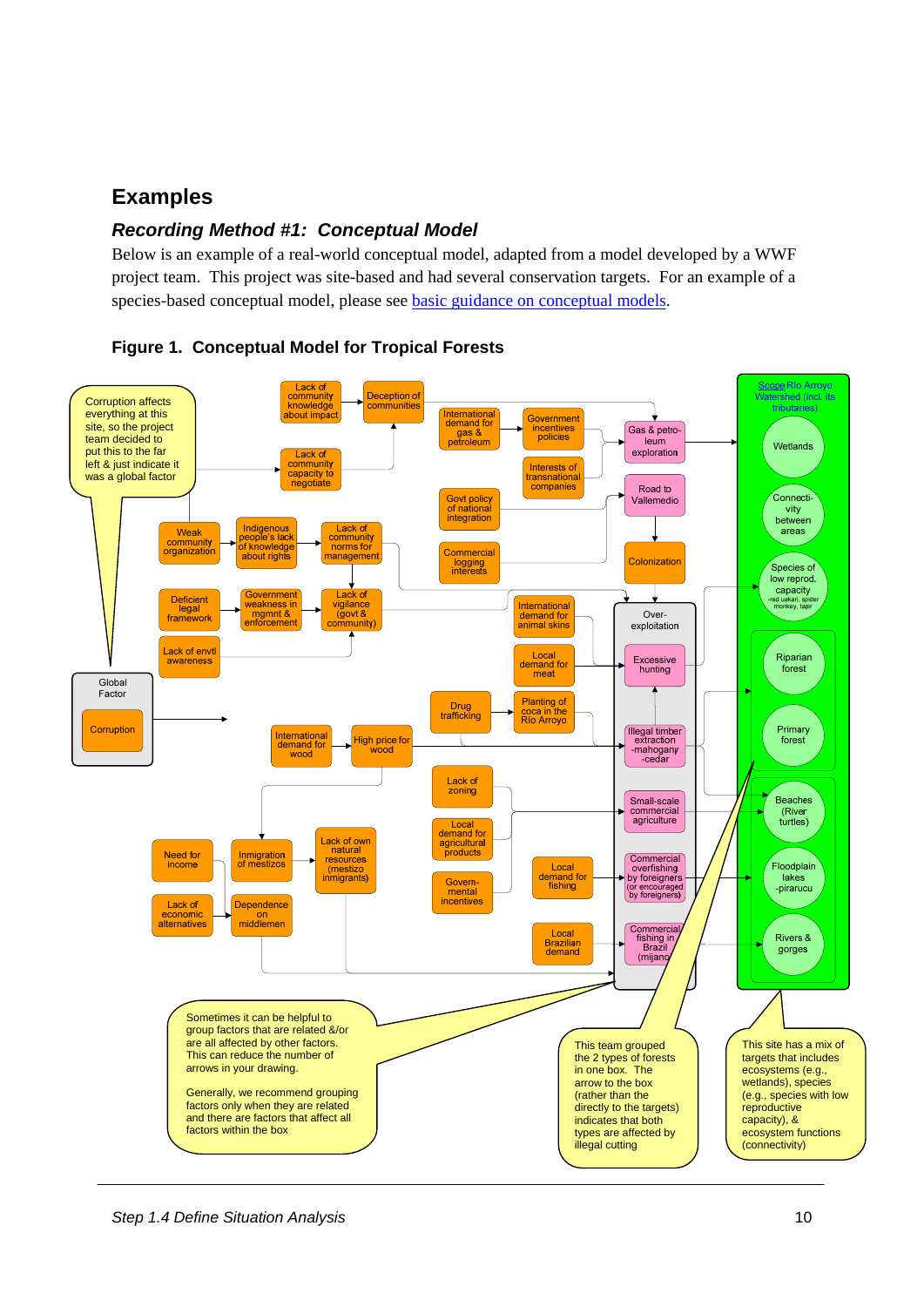## <span id="page-12-0"></span>*Recording Method #2: Brainstorming*

The following example is based on the tropical forest site, portrayed in [Figure 1](#page-11-1). For simplicity's sake, we present only a portion of what the narrative text might look like. Your team should use a similar process for each direct threat.

#### **Direct threat:** Illegal timber extraction (mahogany and cedar)

**Biodiversity targets affected:** Riparian forests; Primary forest; and Beaches (rivers and turtles) **Indirect threats and other factors influencing critical threat:** 

- International demand for wood has resulted in high prices for wood, directly leading to more illegal extraction.
- High price of wood has also caused mestizos to migrate to the area. These mestizos do not have their own resources and are exploiting timber (and other resources) without regard to how they should be managed to ensure they are available over the longer term.
- A need for income and a lack of economic alternatives has prompted people to extract timber illegally (either directly or through middlemen).
- Drug trafficking in the area has led to the planting of coca and the cutting of trees.
- Weak community organization and capacity mean that indigenous peoples are not knowledgeable about their rights, and they lack the capacity for developing sound community norms for managing their resources. This has resulted in an inability to control the illegal extraction of timber in their communities.
- A deficient legal framework has resulted in governmental weakness in management and enforcement; this, combined with a lack of environmental awareness on the part of both governments and communities has led to an overall lack of vigilance and an inability to control illegal timber extraction.
- The governmental policy of national integration and commercial logging interests have resulted in discussions to build a road to Vallemedio. If this road is built, this will lead to colonization of the area and an expansion into forested areas through illegal clearing of these areas.

Note: In the brainstorming method, your project team might choose to describe in more detail the relationships bulleted above. How detailed you make this exercise depends on how you want to use the information and to whom you will be presenting it. If the information provides sufficient detail for your project team to identify areas for your strategic activities, you may not need further detail. If you are presenting this to a donor or an external audience, you may choose to write this up as a more detailed narrative.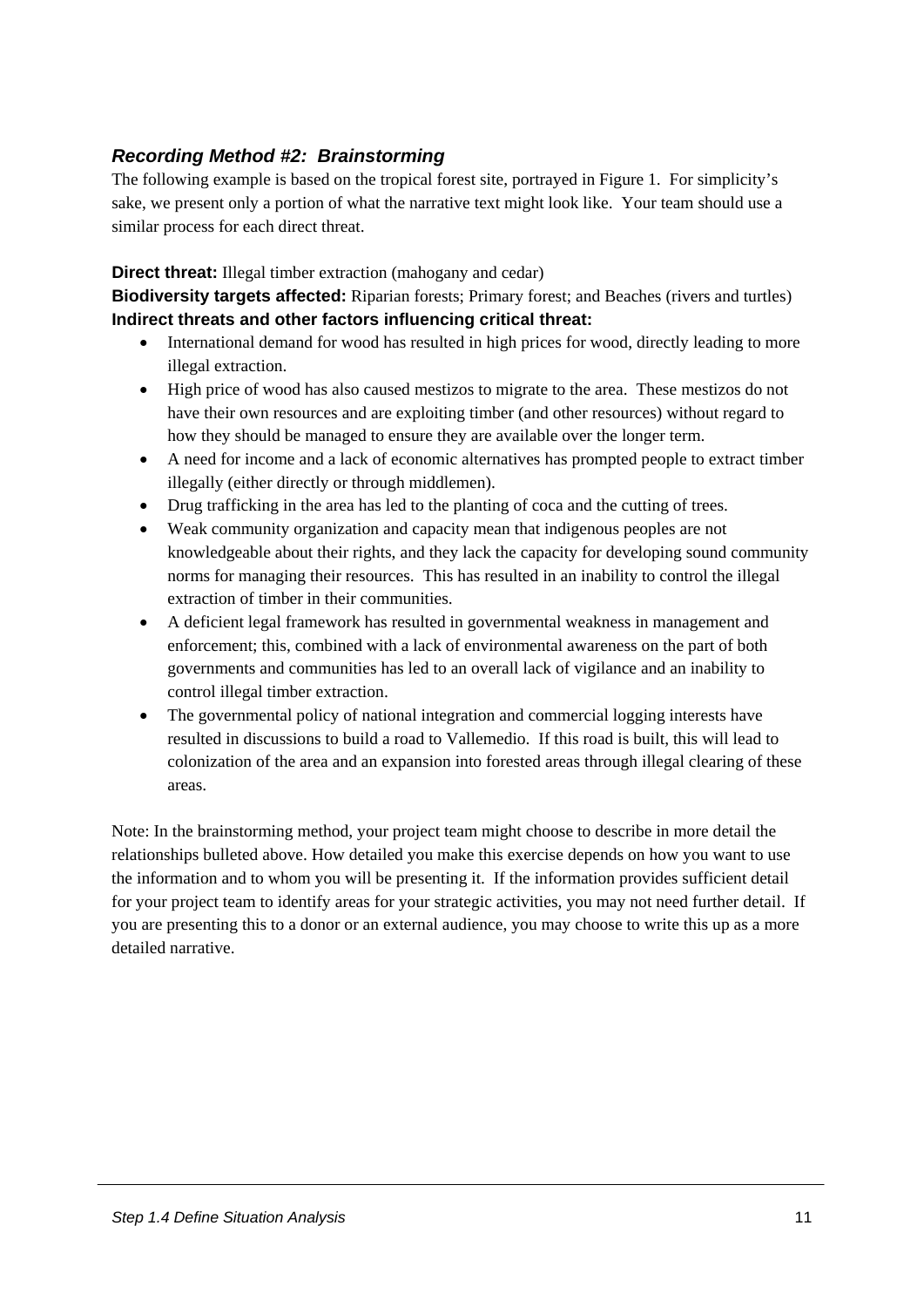# <span id="page-13-0"></span>**References**

Some good, more detailed sources on conducting a situation analysis include:

IUCN – CMP. 2006. [Unified Classification of Direct Threats](http://conservationmeasures.org/CMP/IUCN/Site_Page.cfm)*.* Version 1.0.

A hierarchical classification system of direct threats, jointly developed by the World Conservation Union (IUCN) and the Conservation Measures Partnership (CMP). This system can help project teams identify, name, and classify direct threats that may be affecting their sites.

Margoluis, Richard, and Nick Salafsky. 1998. [Measures of Success: Designing, Managing, and](http://www.islandpress.org/books/detail.html?cart=10572774843379&SKU=1-55963-612-2)  [Monitoring Conservation and Development Projects](http://www.islandpress.org/books/detail.html?cart=10572774843379&SKU=1-55963-612-2). Chapter 3. Island Press, Washington, D.C. This is an extensive project management and monitoring guide aimed at conservation practitioners. Chapter 3 provides detailed guidance on how to develop a conceptual model.

[PPM&E Resource Portal.](http://www.iac.wur.nl/ppme/index.php)

This is a Web site with several links to good M&E resources, methods, and tools – some of which would be helpful for a situation analysis.

World Conservation Union M&E Initiative. 1999. Situation Analysis: An IUCN Approach and Method for Strategic Analysis & Planning. World Conservation Union, Gland, Switzerland. A description of IUCN's approach to situation analysis. This document discusses some of the criteria and filters that IUCN uses to aid in the selection of programme and project priorities.

Stedman-Edwards, Pamela. 1998. The Root Causes of Biodiversity Loss: An Analytical Approach. WWF, Washington, DC.

This booklet serves as the theoretical and methodological underpinnings for the User's Guide "Assessing Root Causes." This booklet provides a reference tool for understanding the connections between social and economic structures and biodiversity loss. This work brings together knowledge from a variety of fields.

Robinson, Doreen L. 1999. Assessing Root Causes: A User's Guide. WWF, Washington, D<sub>C</sub>.

The guide provides a step-by-step practical methodology for conducting in-depth studies of the root causes of biodiversity loss. The purpose of a Root Causes Analysis for biodiversity loss is to better understand underlying factors that drive such loss in order to more appropriately target conservation actions and resources.

Reed, David. 2006. The 3xM Approach: Bringing Change Across Micro, Meso and Macro Levels. By David Reed. WWF, Washington, DC.

The 3xM approach links efforts to reduce poverty and improve natural resource management at the local level to changing policies and institutions at higher levels in a society, resulting in long term sustainable solutions.

Robinson, Doreen and Dawn Montayne. Supporting Socioeconomic Aspects of Ecoregion Conservation: An analysis of the issues and players. WWF, Washington, DC.